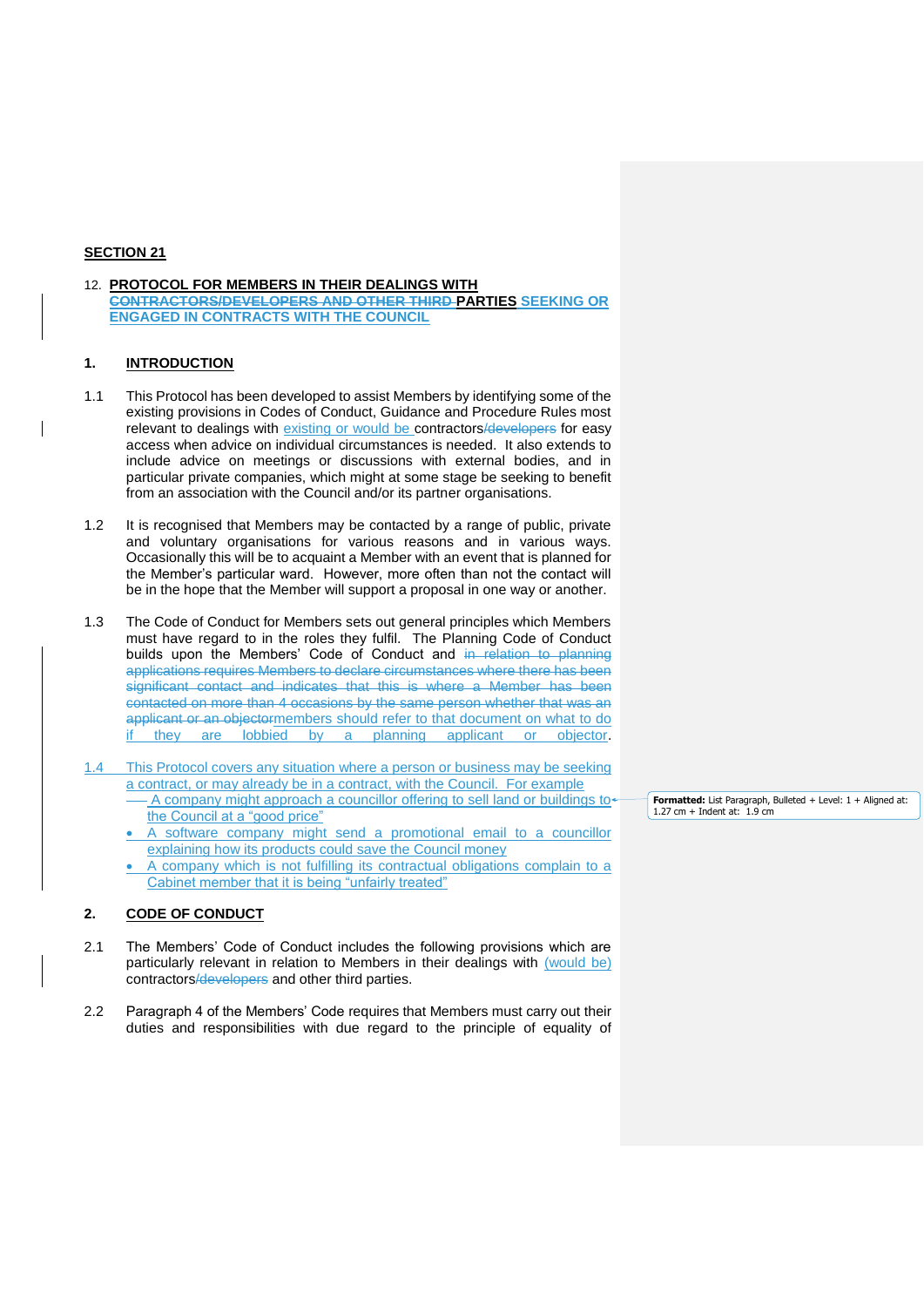opportunity for all people regardless of their gender, race, disability, sexual orientation, age or religion.

- 2.3 Paragraph 7 of the Members' Code provides that Members must not use their position improperly to confer on or secure for themselves or any other person an advantage nor create or avoid for themselves or any other person aseek to avoid a **-disadvantage.** Likewise, they should not do these things in respect of other people.
- 2.4 Part 3 of the Members' Code contains detailed provisions concerning the disclosure of personal interests and where Members believe these provisions may be relevant they should seek advice from the Monitoring Officer or Deputy Monitoring Officer at the earliest opportunity a Deputy Monitoring Officer or other senior officer in Legal & Democratic Services. These provisions are particularly important in dealings with contractors, people or companies seeking business with the Council /developers or third parties with whom the Member has a close personal association.
- 2.5 Paragraph 8 of the Members' Code requiresd that when reaching decisions Members must do so on the basis of the merits of the circumstances involved and in the public interest having regard to relevant advice provided by officers.
- 2.6 Paragraphs 9, 17 and 18 of the Members' Code contain provisions concerning accepting from anyone gifts or hospitality. Where a Member is in any doubt as to the application of these provisions, advice should be obtained from the Monitoring Officer or , Deputy Monitoring Officer or other senior officer within Legal & Democratic Services. at the earliest opportunity.
- 2.7 The above provisions are merely a summary of some of the contents of the Members' Code of Conduct, the full details of which appear elsewhere in this Constitution.

## 3. **PROCEDURE RULES**

- 3.1 The Council's Financial Procedure Rules make reference to the Council's responsibility to achieve the most favourable terms possible from suppliers and requires central procurement arrangements rules and procedures to be set up for that purpose.
- 3.2 The Contract Procedure Rules have been adopted by the Council based upon a number of basic principles and emphasise that purchasing and disposal procedures must:-
	- Seek value for money and achieve the aims of the Council's procurement strategy such as social value, carbon reduction etc
	- Show no undue favour to any contractor, nor discriminate against any contractor.
	- Ensure that all procurement is in accordance with the highest standards of propriety and proper practice (including respecting the confidentiality of commercial information).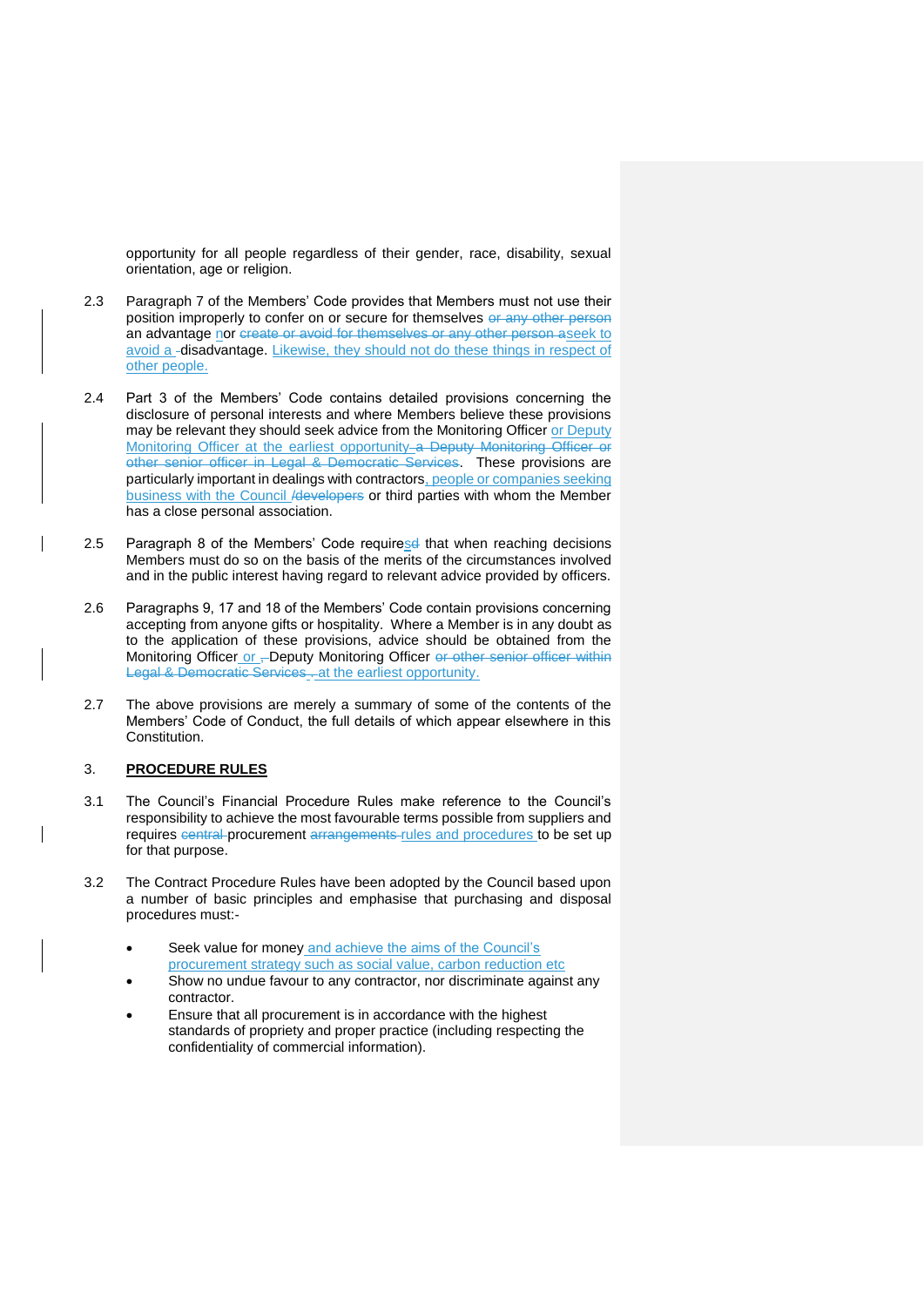- Do nothing that contravenes EU or domestic law
- Ensure that adequate contract files are kept.
- Ensure that contracts are packaged to ensure best value for money.
- 1.3. One of the overriding principles that must be complied with is that officers should show no undue favour to any contractor. This principle applies equally to Members.

## **4. PLANNING CODE OF CONDUCT**

4.1 The Planning Code of Conduct provides a set of principles which apply primarily to the manner in which individual planning applications should be dealt with and to the decision-making process relating to the Development Plan, Supplementary Planning Guidance and associated documentation.

4.2 The Code makes it clear that whilst lobbying is a part of the political process, and it is quite common for applicants or other interested parties to wish to discuss a proposed development with Members before a planning application is determined, Planning Committee Members are under an obligation to determine matters on their merits. Accordingly the Code provides advice that all Members should amongst other things:-

 Refer applicants/developers who approach them for planning or procedural advice to the appropriate Planning Officer.

 Not put pressure on Officers to make a particular recommendation in their report.

 Direct lobbyists or objectors to the appropriate Planning Officer who will include reference to their opinions where relevant in their report.

Those Members who sit on the Planning Committee are also advised:-

 Not to openly declare which way they intend to vote in advance of the committee meeting.

 Avoid campaigning actively in support of a particular outcome on a planning application.

Where a member of the committee has made it clear which way they intend to vote prior to the committee meeting they should not participate in the committee's debate or vote on the matter.

The above is a summary of some of the points in the Flintshire Planning Code < and full details of the code are contained in the Council's Constitution.

### **54. ROLES AND RESPONSIBILITIES OF MEMBERS**

54.1 The Council has adopted role descriptions for the various roles that Members undertake such as Leader of the Council, Cabinet Member, Committee Chair and ordinary Member. These are all available on the Council's Infonet.

**Formatted:** Left, Indent: Left: 0 cm, First line: 0 cm

|          | <b>Formatted:</b> Indent: Left: 0 cm, First line: 0 cm                                         |
|----------|------------------------------------------------------------------------------------------------|
|          | Formatted: Left, Indent: Left: 0 cm, First line: 0 cm                                          |
|          |                                                                                                |
| decision | <b>Commented [A1]:</b> As they are the only ones making a                                      |
|          |                                                                                                |
|          | <b>Formatted:</b> Indent: Left: 0 cm, First line: 0 cm                                         |
|          | <b>Formatted:</b> Left, No bullets or numbering, Widow/Orphan<br>control, Font Alignment: Auto |
|          | <b>Formatted:</b> No bullets or numbering, Widow/Orphan control,<br>Font Alignment: Auto       |
|          | <b>Formatted:</b> Left, No bullets or numbering, Widow/Orphan<br>control, Font Alignment: Auto |
|          | <b>Formatted:</b> Indent: Left: 0 cm                                                           |
|          |                                                                                                |

**Formatted:** Indent: Left: 0 cm, First line: 0 cm

**Formatted:** Left, No bullets or numbering, Widow/Orphan control, Font Alignment: Auto

**Formatted:** Indent: Left: 0 cm, First line: 0 cm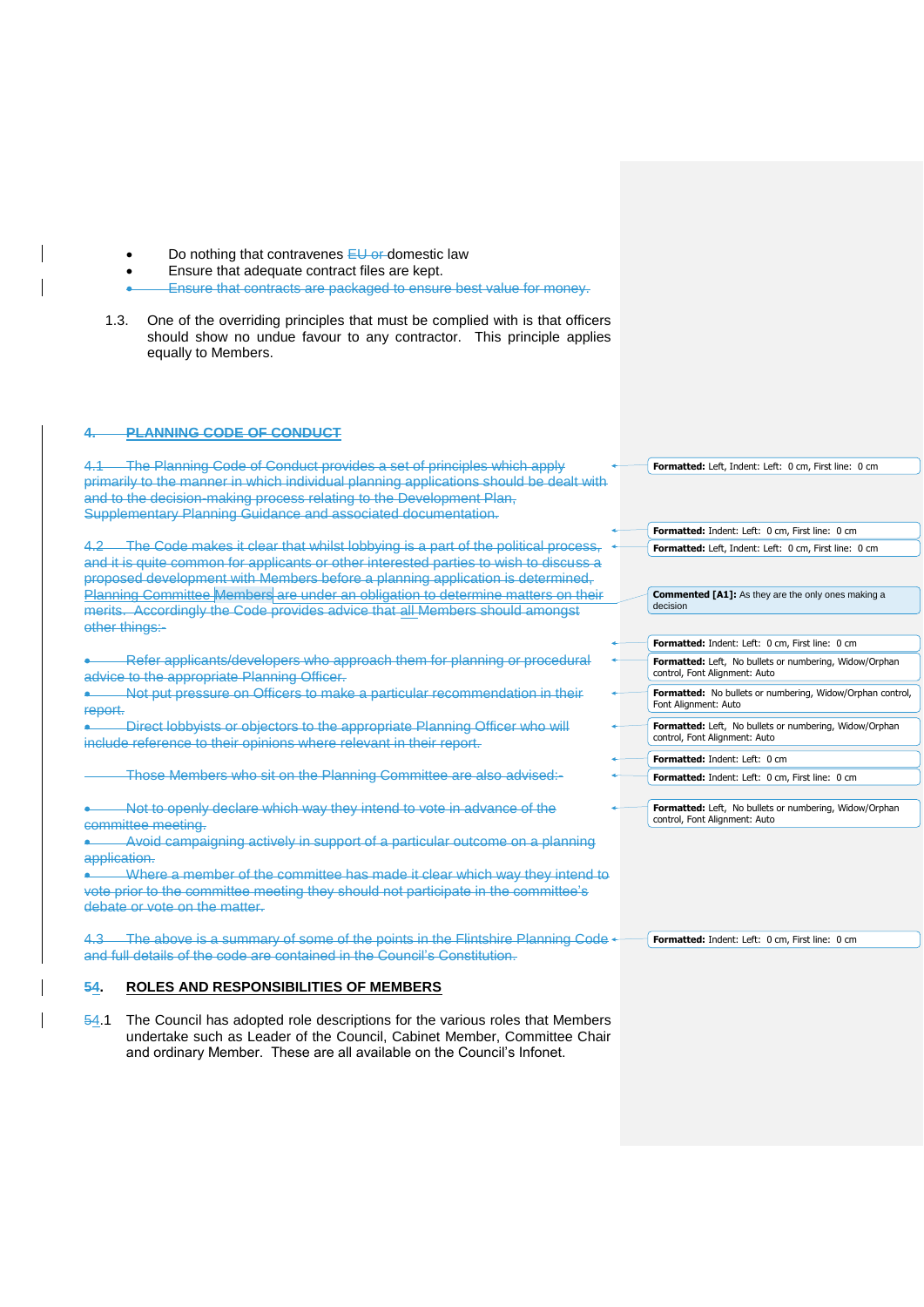54.2 The roles and responsibilities envisage Members, particularly at Cabinet level, having significant input into the development of policy in relation to the Authority's functions.

 $\overline{\phantom{a}}$ 

- 54.3 In the formulation of policy, Members will often rely on developmental work undertaken by Officers and in such circumstances there will often be a necessary overlap in this area. However, care should be taken to ensure that the management/operational role of Officers is not compromisedmembers do not become embroiled in operational matters.
- 54.4 In fulfilling their respective roles, Cabinet Members and Officers will frequently find it convenient to be present in discussions with private companies and other external bodies in the development of options for service provision. There may be occasions when non--Cabinet Members are present at such meetings and this Protocol also covers such situations.
- 54.5 Such discussions with private companies and other external bodies will often be held for explanatory reasons to assist in undertaking an options appraisal exercise or in an attempt to understand and gain knowledge of the market ahead of a procurement exercise. Accordingly, great caution is needed in all such discussions to ensure that there can be no perception that an expectation is created that the discussions were anything more than exploratory in nature.
- 54.6 Accordingly a few simple precautions should always be put in place to avoid any ambiguity on the part of the private company or any perception by others who get to hear of the discussions that they were for irregular purposes. Such precautions will include:-
	- First of all, seriousSerious consideration should be given to the appropriateness of Members attending the meeting of that company or its representatives in the first placeat all;
	- the risks involved should be assessed and the potential benefits/disadvantages identified, e.g. where there is a major contract to be awarded or a major planning application to be determined it may not be appropriate to meet;-
	- The Council must comply both with statutory requirements in relation to procurement as well as its Contract Procedure Rules; and
	- It is important that no discussions or meetings prejudice the ability of the Council to demonstrate equal treatment and transparency. Officers should always provide objective advice to Members in such circumstances. If there are any doubts, advice should be sought from the Council's Statutory OfficersHead of Paid Service, S.151 Officer and/or Monitoring Officer-; and
	- An audit trail should must be kept as to why the decision was taken for Members to attend the meetings of that company or its representatives in the first place.
- 54.7 If it is considered appropriate for the discussions to proceed with Members, further precautions should be put in place:-